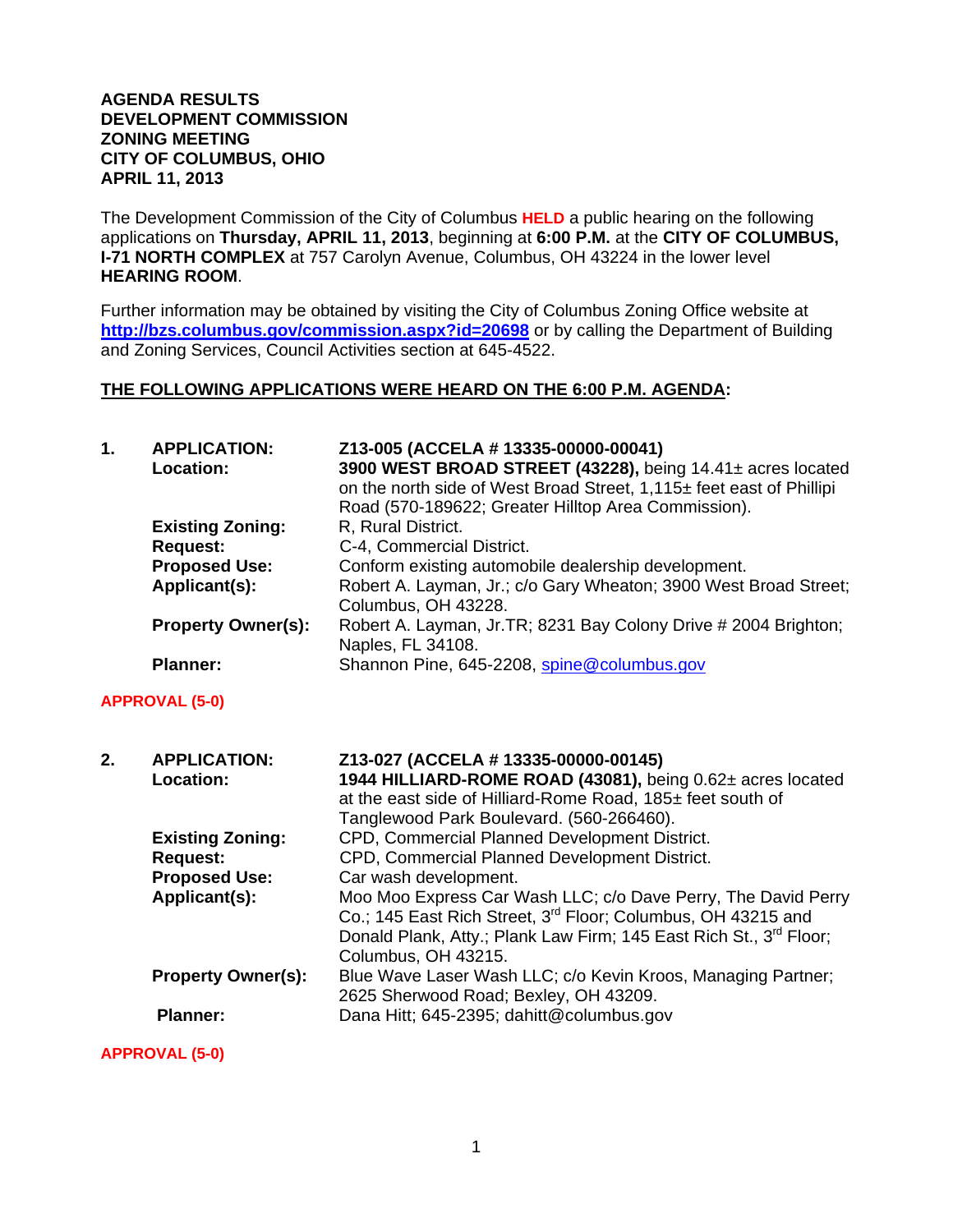| 3. | <b>APPLICATION:</b><br>Location:      | Z13-019 (ACCELA # 13335-00000-00089)<br>90 NORTH SEVENTEENTH STREET (43205), being 0.6± acres<br>located on the east side of North Seventeenth Street, 200± feet<br>south of East Long Street (010-015189; Near East Area<br>Commission). |
|----|---------------------------------------|-------------------------------------------------------------------------------------------------------------------------------------------------------------------------------------------------------------------------------------------|
|    | <b>Existing Zoning:</b>               | CPD, Commercial Planned Development District.                                                                                                                                                                                             |
|    | <b>Request:</b>                       | R-2F, Residential District.                                                                                                                                                                                                               |
|    | <b>Proposed Use:</b>                  | Residential development.                                                                                                                                                                                                                  |
|    | Applicant(s):                         | Columbus Scholar House I, LLC; c/o James V. Maniace, Atty.; 65<br>East State Street, Suite 100; Columbus, Ohio 43215.                                                                                                                     |
|    | <b>Property Owner(s):</b>             | Capital City Holdings, LLC; 88 East Broad Street; Columbus, Ohio<br>43215.                                                                                                                                                                |
|    | <b>Planner:</b>                       | Shannon Pine; 645-2208; spine@columbus.gov                                                                                                                                                                                                |
|    | <b>APPROVAL (5-0)</b>                 |                                                                                                                                                                                                                                           |
| 4. | <b>APPLICATION:</b><br>Location:      | Z13-026 (ACCELA # 13335-00000-00143)<br>5103 CENTRAL COLLEGE ROAD (43081), being 8.6± acres<br>located at the southeast corner of Central College Road and<br>Sedgemoor Drive (010-268562).                                               |
|    | <b>Existing Zoning:</b>               | NG, Neighborhood General District.                                                                                                                                                                                                        |
|    | <b>Request:</b>                       | NE, Neighborhood Edge District.                                                                                                                                                                                                           |
|    | <b>Proposed Use:</b><br>Applicant(s): | Single-unit residential development.<br>Dominion Homes, Inc.; c/o Robert A. Meyer, Jr., Atty.; Porter,<br>Wright, Morris & Arthur LLP; 41 South High Street; Columbus, Ohio<br>43215.                                                     |

| <b>Property Owner(s):</b> | Dominion Homes, Inc.; 4900 Tuttle Crossing Boulevard; Columbus, |
|---------------------------|-----------------------------------------------------------------|
|                           | Ohio 43016.                                                     |
| <b>Planner:</b>           | Shannon Pine; 645-2208; spine@columbus.gov                      |

# **APPROVAL (5-0)**

| 5. | <b>APPLICATION:</b><br><b>Location:</b> | Z13-014 (ACCELA # 13335-00000-00075)<br>1037 CHAMBERS ROAD (43212), being 1.2± acres located at the<br>southeast corner of Chambers and Kenny Roads. (130-000508). |
|----|-----------------------------------------|--------------------------------------------------------------------------------------------------------------------------------------------------------------------|
|    | <b>Existing Zoning:</b>                 | R, Rural District.                                                                                                                                                 |
|    | <b>Request:</b>                         | AR-1, Apartment Residential District.                                                                                                                              |
|    | <b>Proposed Use:</b>                    | Multiple-unit dwellings                                                                                                                                            |
|    | Applicant(s):                           | Metropolitan Holdings LLC; c/o Jeffrey L. Brown & David L. Hodge,<br>Attys.; Smith and Hale; 37 West Broad Street, Suite 725;<br>Columbus, OH 43215.               |
|    | <b>Property Owner(s):</b>               | Robert Steffens et al; 1037 Chambers Road; Columbus, Ohio<br>43212;                                                                                                |
|    | <b>Planner:</b>                         | Dana Hitt; 645-2395; dahitt@columbus.gov                                                                                                                           |

**APPROVAL (5-0)**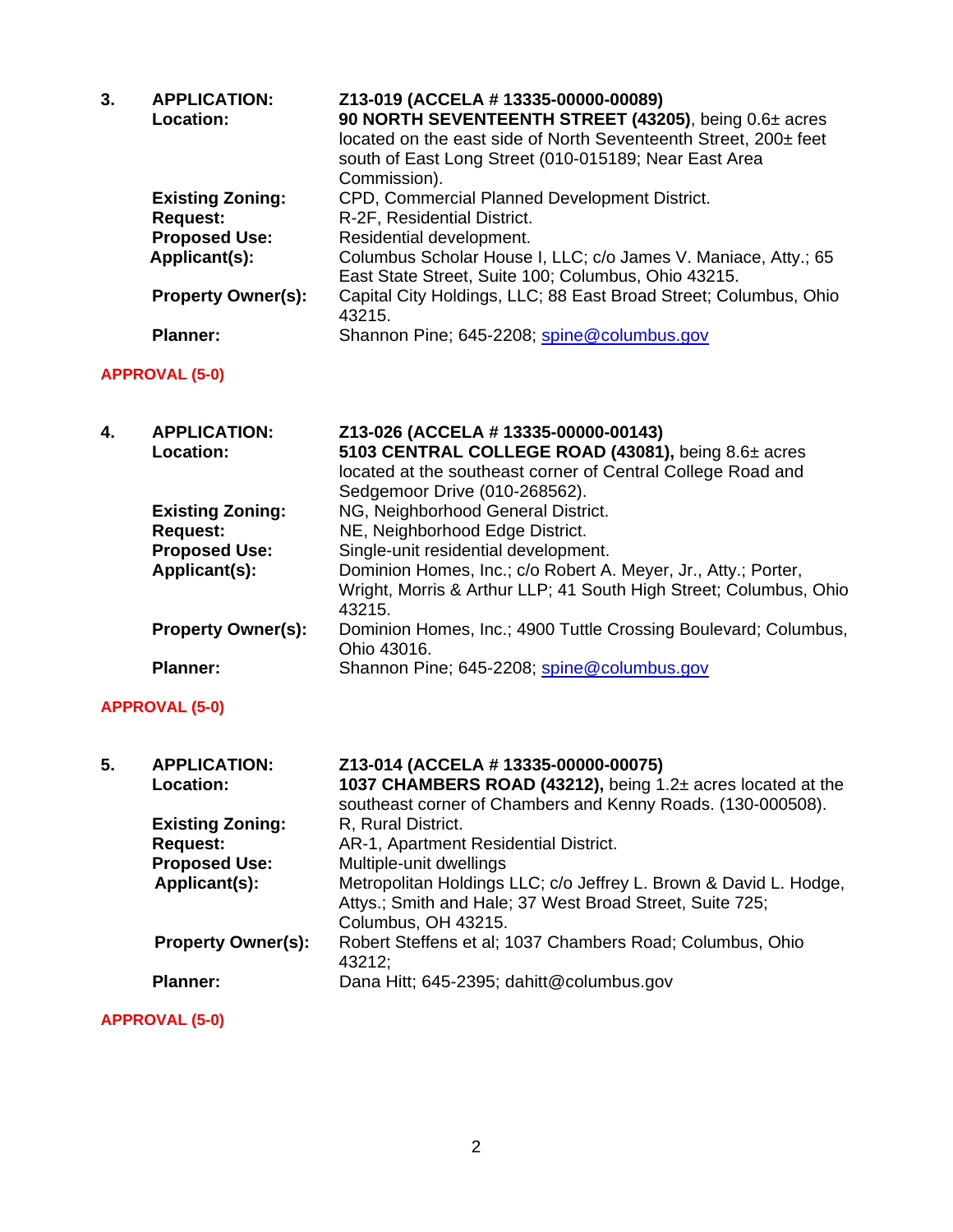| 6. | <b>APPLICATION:</b><br>Location: | Z13-017 (ACCELA # 13335-00000-00086)<br>2567 WALCUTT ROAD (43026), being 1.72± acres located at the<br>northwest corner of Walcutt and Roberts Roads (560-215159 &<br>560-267521). |
|----|----------------------------------|------------------------------------------------------------------------------------------------------------------------------------------------------------------------------------|
|    | <b>Existing Zoning:</b>          | CPD, Commercial Planned Development, and L-C-4, Limited<br><b>Commercial Districts.</b>                                                                                            |
|    | <b>Request:</b>                  | CPD, Commercial Planned Development District.                                                                                                                                      |
|    | <b>Proposed Use:</b>             | Fuels sales facility with convenience retail.                                                                                                                                      |
|    | Applicant(s):                    | Speedway; c/o Robert Sweet; McBride Dale Clarion; 5725 Dragon<br>Way, Suite 220; Cincinnati, OH 45722.                                                                             |
|    | <b>Property Owner(s):</b>        | Speedway; 539 South Main Street; Findlay, OH 45840.                                                                                                                                |
|    | <b>Planner:</b>                  | Shannon Pine; 645-2208; spine@columbus.gov                                                                                                                                         |
|    | <b>APPROVAL (5-0)</b>            |                                                                                                                                                                                    |

| 7. | <b>APPLICATION:</b>       | Z13-018 (ACCELA # 13335-00000-00087)                              |
|----|---------------------------|-------------------------------------------------------------------|
|    | Location:                 | 3310 EAST BROAD STREET (43213), being 1.58± acres located         |
|    |                           | at the northeast corner of East Broad Street and North James Road |
|    |                           | (010-088348, 010-092948, & 010-092949).                           |
|    | <b>Existing Zoning:</b>   | C-4, Commercial District.                                         |
|    | <b>Request:</b>           | CPD, Commercial Planned Development District.                     |
|    | <b>Proposed Use:</b>      | Fuels sales facility with convenience retail.                     |
|    | Applicant(s):             | Speedway; c/o Robert Sweet; McBride Dale Clarion; 5725 Dragon     |
|    |                           | Way, Suite 220; Cincinnati, OH 45722.                             |
|    | <b>Property Owner(s):</b> | TMJM LLC et al; 3288 East Broad Street; Columbus, OH 43213.       |
|    | <b>Planner:</b>           | Shannon Pine; 645-2208; spine@columbus.gov                        |

## **TABLED BY APPLICANT**

| 8. | <b>APPLICATION:</b><br>Location: | Z12-060 (ACCELA # 12335-00000-00590)<br>2393 WEST DUBLIN GRANVILLE ROAD (43235), being 20.49±<br>acres located on the south side of West Dublin-Granville Road,<br>625± feet east of McVey Boulevard. (610-198847). |
|----|----------------------------------|---------------------------------------------------------------------------------------------------------------------------------------------------------------------------------------------------------------------|
|    | <b>Existing Zoning:</b>          | L-C-4, Limited Commercial & L-M-2, Limited Manufacturing<br><b>Districts</b>                                                                                                                                        |
|    | <b>Request:</b>                  | L-ARLD, Limited Apartment Residential District                                                                                                                                                                      |
|    | <b>Proposed Use:</b>             | Multi-unit dwelling development.                                                                                                                                                                                    |
|    | Applicant(s):                    | Vision Development Inc; c/o Connie J. Klema, Atty; 145 East Rich<br>Street, 2nd Floor; Columbus, OH 43215.                                                                                                          |
|    | <b>Property Owner(s):</b>        | Linworth Village Center; 107 South High Street, 3rd Floor;<br>Columbus, OH 43215.                                                                                                                                   |
|    | <b>Planner:</b>                  | Dana Hitt; 645-2395; dahitt@columbus.gov                                                                                                                                                                            |

## **DISAPPROVAL (2-3)**